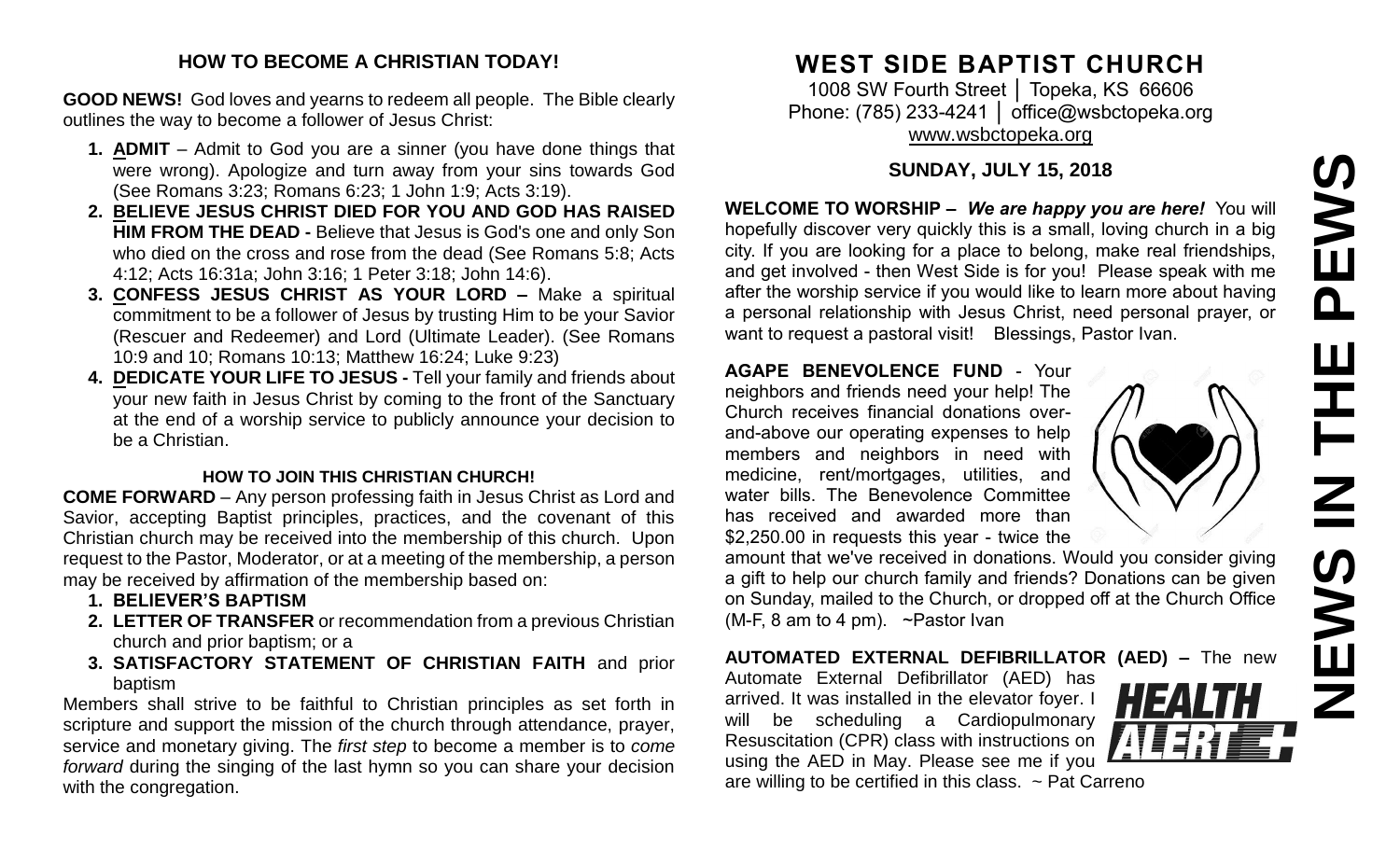**BIBLE STUDY -** Come for the free one-hour small group study of the biblical book **"ACTS OF THE APOSTLES" on Wednesdays at 10:30 am in Holmer Hall**. The Bible study is taught start-to-finish ("lectio continua"), no previous experience necessary. Bible studies are free and open to the public.

**BOILER REPAIRS –** The Church voted unanimously during the Quarterly Business Meeting on April 29 to accept the \$43,000.00 bid from McElroy's Mechanical Contractors to repair the boilers this summer. The Church will receive donations and pledges for "BOILERS" for these unexpected repairs. See Harry Carpenters for details about the boilers. Talk with Nancy Lindberg, Church Treasurer, about donations and/or a pledge.



**MUSIC COMMITTEE –** The Music Committee (Choir Director, Organist, and Pastor) has its weekly meeting to select hymns, songs, and spirituals for worship services on **Tuesdays at 9:00 am in Holmer Hall.** All are welcome!

#### **CONTEMPORARY FIFTH SUNDAY SING:** WHAT ARE YOUR FAVORITE

CONTEMPORARY SONGS? Coming on July 29 we have five Sundays in the month. We are planning a FIFTH SUNDAY Contemporary SING for morning worship. We want to know your favorite contemporary songs. It will be similar to the traditional hymn sing we had on April 29 with contemporary songs woven into the scriptures, offertory and sermon theme of the day. Please give your favorite contemporary song list in writing or electronically to Ivan Greuter, Jan Mauck, or myself. We need more time to prepare the contemporary songs. Thanks! We hope you are looking forward to another singing Sunday. ~ Janet Nyfeler

# **THE LORD'S SUPPER** – West Side Baptist Church celebrates the Lord's Supper (Holy Communion) on the first Sunday of each

month. We practice "open communion." This means we recognize the Table of the Lord does not belong to any church but solely to Jesus Christ. Therefore, any baptized Christian is welcome to receive the bread and the cup in

this Christian church.

## **WEEKLY CALENDAR**

#### **SUNDAY, JULY 15**

| 9:15 am           | Breakfast (FH) Sunday School Cinema (HH) |
|-------------------|------------------------------------------|
| $10:30$ am        | <b>Worship Service</b>                   |
| $2:00 \text{ pm}$ | <b>Mission Meeting</b>                   |

#### **MONDAY, JULY 16**

| $9:00$ AM $-$ 11:00 AM | <b>Baby Closet Ministry</b>    |
|------------------------|--------------------------------|
| 6:00 pm $-9:00$ pm     | Capital City Men's Chorus (FH) |

#### **TUESDAY, JULY 17**

| $9:00$ am         | Music Committee Meeting (HH) |
|-------------------|------------------------------|
| $5:30 \text{ pm}$ | <b>Christian Ed Meeting</b>  |
| $6:30 \text{ pm}$ | WWW planning meeting         |

#### **WEDNESDAY, JULY 18**

| $10:30$ am       | Bible Study (HH)                   |
|------------------|------------------------------------|
| $4:00 - 6:00$ pm | Fruit & Vegetable Food Pantry (FH) |
| $5:00 - 7:00$ pm | <b>Baby Closet Ministry</b>        |

#### **THURSDAY, JULY 19**

1:00 – 3:00 pm Baby Closet

#### **FRIDAY, JULY 20**

#### **SATURDAY, JULY 21**

#### **SUNDAY, JULY 22**

| $9:15$ am  | Breakfast (FH) Sunday School Cinema (HH) |
|------------|------------------------------------------|
| $10:30$ am | Worship                                  |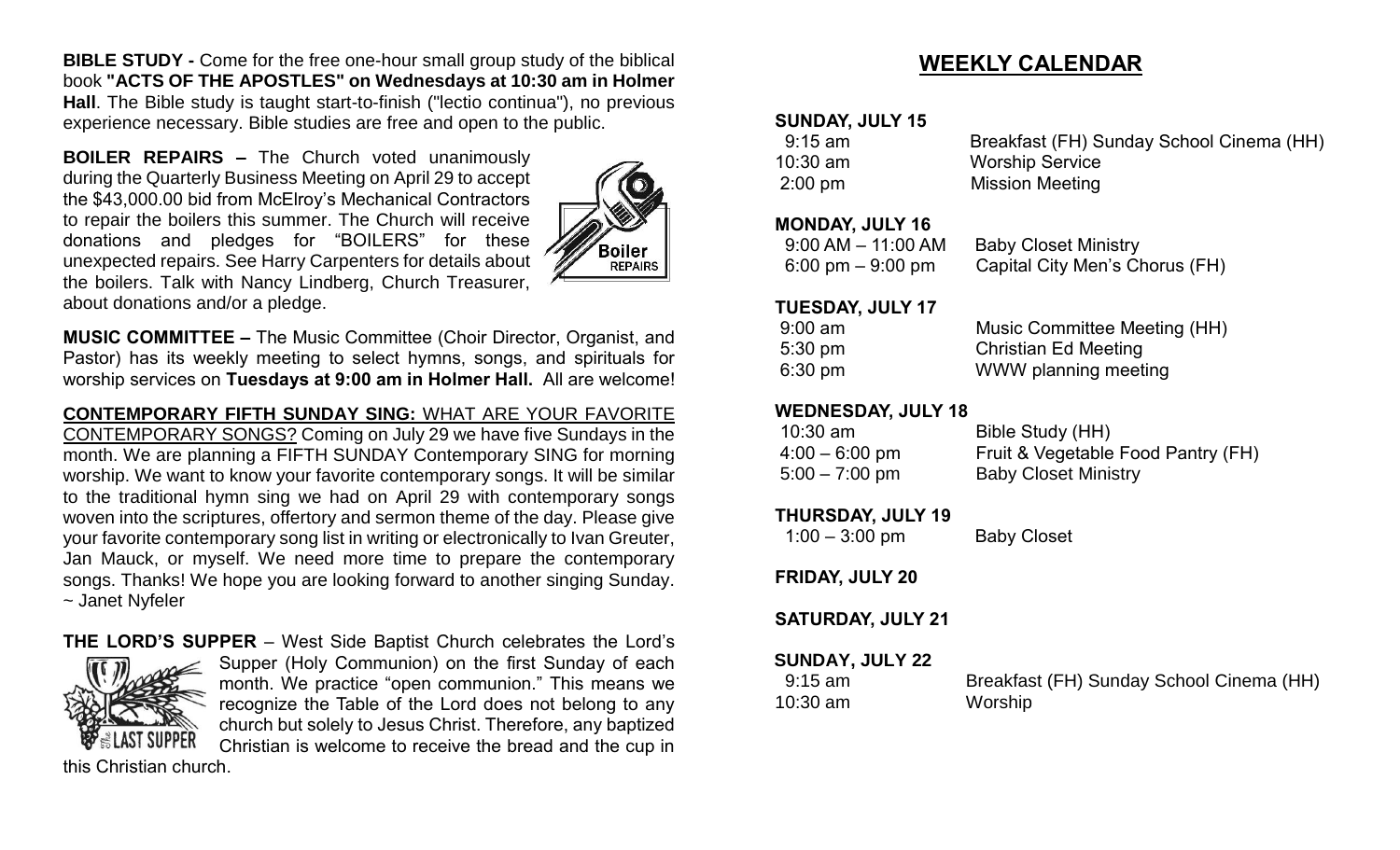## **IN OUR THOUGHTS AND PRAYERS**

Mark Arnold – Healing for health concerns Martha Beyer – Healing for health concerns Mark Calloway – Healing for health concerns Al Carpenter – Healing for health concerns Bradley Carpenter – Healing for health concerns Harry and Pat Carpenter – Healing for health concerns Esther Carrier – Healing for health concerns Shirley Dell – Healing for health concerns Larry Gill – Healing (Harry Carpenter's Friend) Grace Hart – Healing for health concerns (Janet Nyfeler's Mother) Ernie Longstaff – Healing for health concerns Judy Longstaff – Healing for health concerns Hilda Lundgren – Healing for health concerns Nancy May – Healing for health concerns Cale Miller – Healing (Harry Carpenters Friend) Marie Merrifield – Healing for health concerns Rogene Moody – Healing for health concerns Don Morris – Healing for health concerns Ken Paslay – Healing for health concerns Edward Perkins – Healing for health concerns (Gardner, KS) Becky Poe – Healing for health concerns Bob Roesler – Interim Minister at FBC of Topeka, starting Feb. 1, 2018 Jill Roesler – Healing for health concerns Bruno Sprenks – KU Med Healing Keith Springer – Healing for health concerns (Marianne Spano's brother) Lola Zab – Healing for health concerns (Marianne Spano's sister) **HOMEBOUND & CARE FACILITIES:**

| *June Cunningham - Brewster Place      | *Mae Martin - Plaza West Care Ctr    |
|----------------------------------------|--------------------------------------|
| *Helen Farrar - Plaza West Care Center | *Theo Penny – Lawrence               |
| *Gerald Haney -                        | *Juanita Plankinton -                |
| $*$ Russ Hunter –                      | *Hazel Smith-Tindall -               |
| *Mary Lou Johnson – Aldersgate         | *Madeleine Martinson – Fleming Place |
| *Alice Kieffer -                       |                                      |
| *Reginald Kirby $-$                    |                                      |
| *Etta Landis - Legend at Capital Ridge |                                      |

**FRUIT & VEGETABLE FOOD PANTRY –** Free bread, fruits, and vegetables on **Wednesdays from 4:00 to 6:00 pm**, while supplies last. No income restrictions. PROGRAM ELIGIBILITY: Households living in Topeka area (zip code 66601-66619). INCOME GUIDELINES: None. **ID REQUIRED:** Client must bring a PHOTO ID AND A PIECE OF US MAIL with client's name and current address for



identification. HOUSEHOLDS: One household per address. All food is available at no cost. West Side does not participate in Client Track.

#### **SUMMER SCHEDULE: first and third Wednesdays only.**

• July 18 – Summer Food Pantry (4-6 pm)

#### **HABITAT FOR HUMANITY –** The Congregation voted unanimously during its



Quarterly Business Meeting on April 29 to partner with Habitat for Humanity in the **"Build on Faith" project at 422 SW Taylor**. A new Habitat house will be built by volunteers this summer. Speak with Don Johnson if you would like to volunteer at the work site, donate your professional skills (e.g., electricians, painters, etc.) or work in our kitchen to help feed volunteers. Donations for

"Habitat House" will be received for the new house in our neighborhood. *Volunteer by contacting:* Nikki MacMillan, Volunteer Coordinator

Phone (785) 234-4322 or [volunteer@topekahabitat.org.](mailto:volunteer@topekahabitat.org) Sign-up online:<http://www.topekahabitat.org/volunteer>

#### **NEWS FROM CHRISTIAN EDUCATION - On July 17 @ 6:30 the Christian Ed. Committee will meet with all WWW volunteers to plan for the fall.** If you are interested in helping with **W**onderful **W**est Side **W**ednesdays, please come. We need van drivers/riders, kitchen workers, registration helpers, teachers, and teacher aides. It's an exciting ministry with which God has blessed us. Please consider joining us in our mission. Summer Sunday School Cinema is off to a great start. We are watching and discussing the film "I Can Only Imagine". There is a fellowship time with delicious treats, the movie segment, discussion groups, and a door prize drawing each week. Come each Sunday @ 9:15 for this time with your church family. It's for everyone!